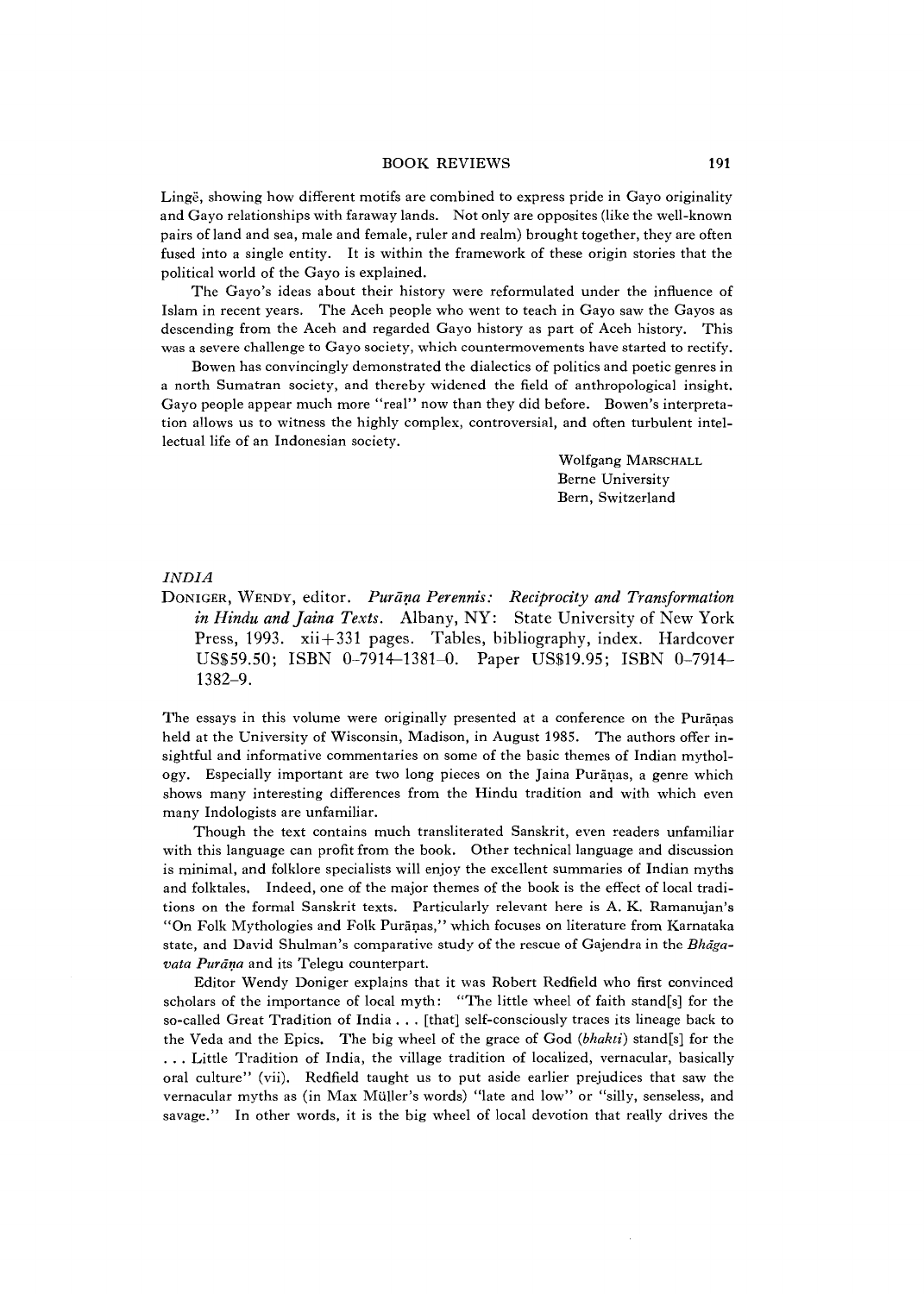little wheel of classical Hinduism.

The first essay in the volume is Laurie L. Patton's analysis of the *Brhaddevata,* a transitional piece that may have originated ca.  $400$  B.C.E. but that was expanded during the age of the Puranic writers. In the Puranas there is generally great tension between the gods and the sages, primarily because the latter's ascetic practices gave them powers equal or superior to those of the gods. Patton demonstrates that in the *Brhaddevata,* instead of the "ascetic" demons becoming more dangerous than the "demonic" demons, the gods and sages usually form a happy alliance.

The first of Doniger's two fine essays deals with the interplay between Vyasa and Suka as narrators of the *Mahabharata* and the *Bhdgavata Purana.* Her second piece analyzes acts of undeserved salvation in the Kedara Khanda of the *Skanda Purana,* where demons and criminals inadvertently use words or things that constitute *puja* to the gods. Doniger also finds a "primitive" feminism in the *Skanda Purana,* particularly in Pāvatī's rebuke of Siva, who thought, like many other ascetics, that he could live without nature *(prakrtt,* the feminine principle). This example is an exception to the rule that goddesses are generally dominant in the vernacular myths and marginalized in the Sanskrit Puranas.

A beautiful example of dethroning the goddess appears in the *Maleya Mādēśvara*, a huge Purana written in Kannada and excerpted in A. K. Ramanujan's " On Folk Mythologies and Folk Purapas." Adisakti gives birth to Brahma, Visnu, and Siva. In turn, she demands of each that they satisfy her lust, but each rejects her. Brahma and Visnu are burned to ashes for their disobedience, but Siva manages to trick his mother into giving him all her power. Siva then burns her to ashes and from them he fashions subordinate wives for himself and his brothers.

Friedhelm Hardy's essay " Information and Transformation— Two Faces of the Puranas'' contains more examples of regional feminism, and is also important for its study of Puranic themes in Buddhist and Jaina literature. The Buddhist *Mahavastu* and *Jātaka*s offer instructive parallels to the Hindu Puranas. The Jaina Puranas are much more polemical and aggressive in maintaining Jaina religious autonomy. The *Kahakosu,* for example, gives a very unflattering account of how worship of the Siva *linga* originated. Both the Buddhist and Jaina Puranas are concerned with proving how past karma leads to current actions and circumstances.

Hardy also gives examples that show how those of us familiar only with the classical Puranas can be fooled by local variations. Citing one misconception prevalent among Indologists, Hardy states, "Manavala inside the famous temple of Srirangam is not Vasudeva reclining on the serpent in the milk-ocean, as the iconographic type of the *murti* might suggest. He is in fact the eternalized Rama resting on his march towards Lanka and looking with longing towards the island where his Slta is held captive" (176). Scrutinizing my three-rupee souvenir photograph from Śrīrangam, I now see that we book-learned Westerners really have no excuse for our mistake. There is something obviously missing from the belly of the reclining Rama: Brahma is not being born out of his navel!

In his very informative "Overview of the Jaina Puranas," John E. Cort outlines three types: 1) life histories of the twenty-four Tirthankaras; 2) Jaina versions of the *Ramayana*; and 3) Jaina stories of Krsna and the Bharata war. He demonstrates that Jaina scholars attempted to counter Puranic theism by secularizing the stories and by demoting Krsna, the most popular Puranic god. Responding to the amorality of the Hindu Purānas, the Jaina Purānas are filled with reminders of correct action, especially that involving the principle of *ahimsa.* A good example of secularization is found in